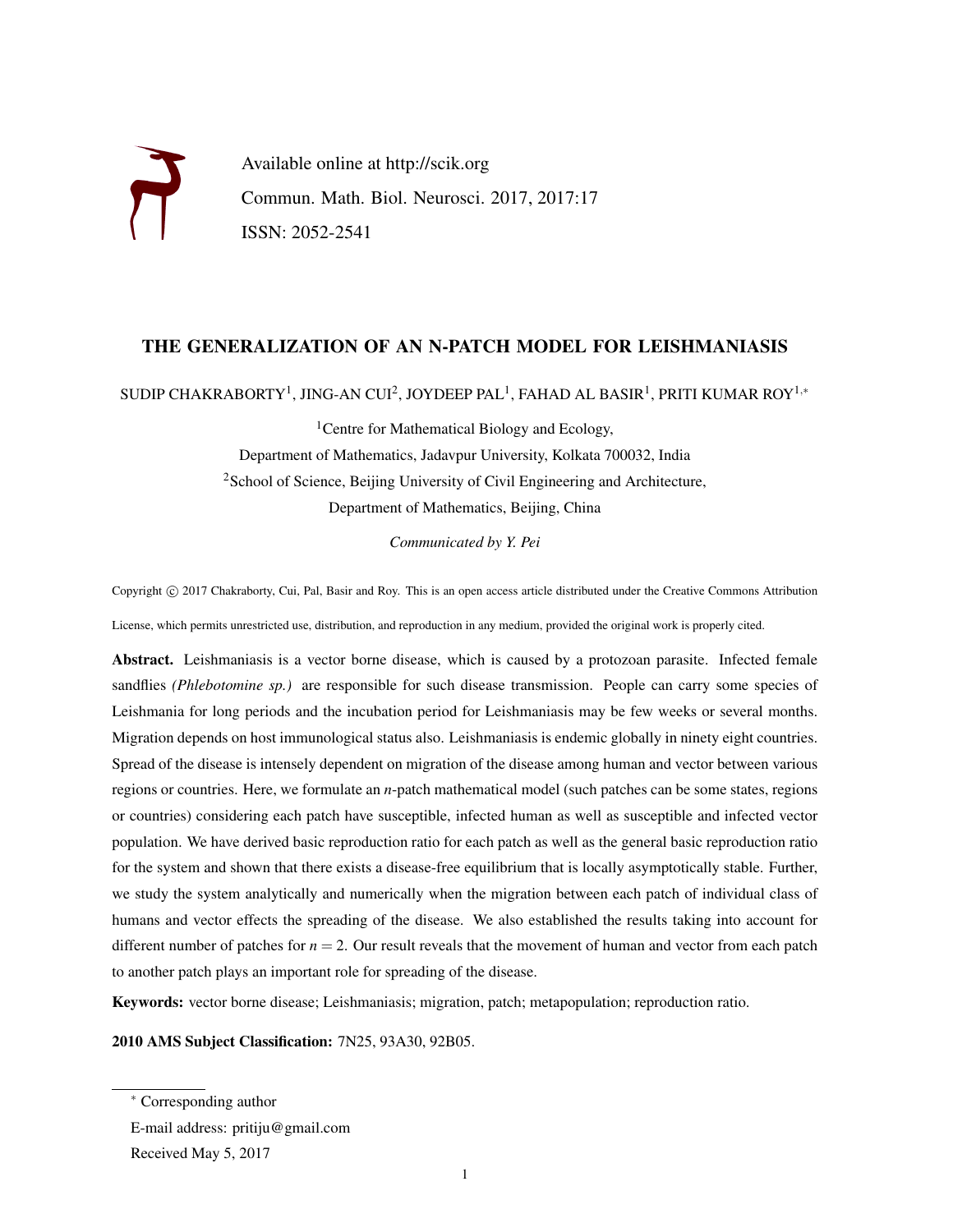### 1. Introduction

Leismaniasis is a well-known tropically occurring vector borne disease spread by Phlebotomine sand flies and are the subject of renewed research interest because of the role of their females as the only proven natural vectors of Leishmania species. The parasitic protozoans that are the causative agents of this Neglected Tropical Disease (NTD), Leishmaniasis as classified by W.H.O. [1] among the listed 17 NTDs. According to the W.H.O guidelines, they are termed "neglected" because they are often hidden and remains concentrated in remote rural areas or urban slums. They are silent as the affected people have little political voices. Leishmaniasis imposes substantial distress, with many causing life-long disability and death, stigma, mental distress, and discrimination, especially among females. Economically such diseases can result in productivity loss, poverty aggravation, high health costs and presents an obstacle to socioeconomic development.

Leishmaniasis is caused by a protozoa parasite from over 20 Leishmania species and is transmitted to humans by the bite of infected female phlebotomine sandflies. Over 90 sandfly species are known to transmit Leishmania parasites. There are 3 main forms of the disease: Visceral leishmaniasis (VL), also known as kala-azar is fatal if left untreated in over 95 % of cases; Cutaneous leishmaniasis (CL) is the most common form of leishmaniasis and causes skin lesions leaving life-long scars and serious disability. Mucocutaneous leishmaniasis leads to partial or total destruction of mucous membranes of the nose, mouth and throat. A consequence of visceral leishmaniasis that appears as macular, papular or nodular rashes generally on the face, arms,trunks and other parts of the body is known as Post-kala-azar dermal leishmaniasis (PKDL). It occurs mainly in East Africa and on the Indian subcontinent. People with PKDL are considered to be a potential source of kala-azar infection. Leishmaniasis is linked to environmental changes such as deforestation, building of dams, irrigation schemes, and urbanization as well as malnutrition, population displacement (Migration), poor housing, a weak immune system and lack of financial resources [2].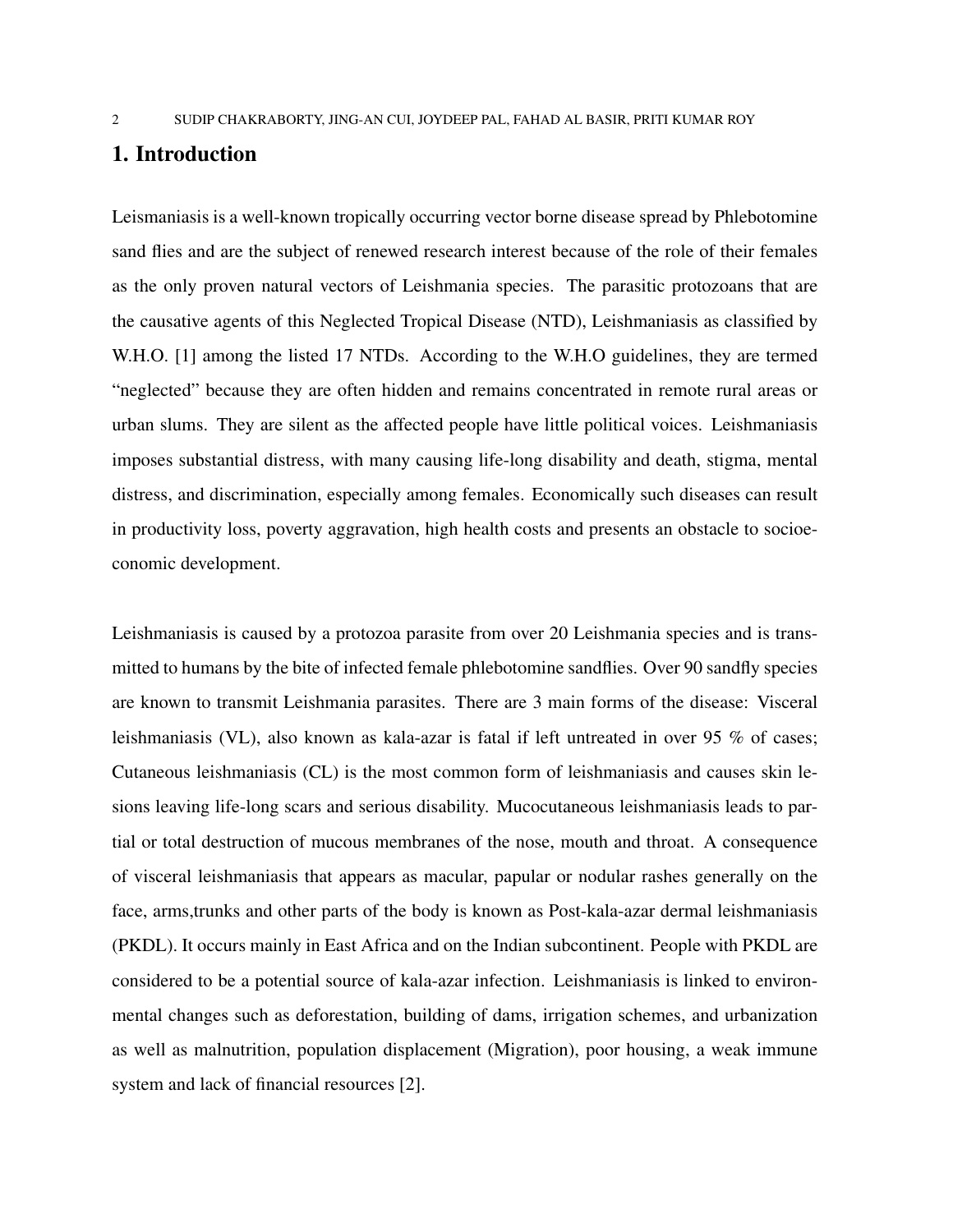The disease is endemic in many regions of Africa, South and Central America, Southern Europe, Asia and the Middle East. Leishmaniasis is endemic in ninety eight countries in the world and about 350 million people are considered at risk. An estimated 14 million people are infected, and each year about two million new cases occur, [3, 4, 5]. The disease contributes significantly to the propagation of poverty, because treatment is expensive and hence either unaffordable or it imposes a substantial economic burden, including loss of wages. Each year, there are some 5,00,000 cases of visceral leishmaniasis (in Bangladesh, Brazil, India, Nepal and Sudan), with an estimated more than 50,000 deaths, and 15,00,000 cases of cutaneous leishmaniasis (in Afghanistan, Algeria, Brazil, Islamic Republic of Iran, Peru, Saudi Arabia and Sudan). The number of cases is increasing, mostly because of gradually more transmission in cities, displacement of populations, exposure of people who are not immune, [6, 7, 8, 9, 10].

There are two distinct life cycle stage of the Leishmania parasite: The mosquito cycle and the mammalian or human cycle. During the blood meal from the mammalian hosts/humans, the sandfly transmits the parasitic protozoans within the immune system of the host transforming them from susceptible to infected hosts. The vector also shares a similar fate during blood meal from a infected mammalian host/ human i.e., they too transforms from susceptible to infected and the process cycles. Further, in zoonotic transmission cycles, animals are reservoirs which maintain and disseminate the Leishmania parasites, [6, 7, 9], (see Figure 1).

Vector borne communicable diseases like Leishmaniasis can be easily transmitted from one region (or one space) to another region (or other spaces). Thus, it is important to consider the effect of vector population dispersal on spread of a disease by host density and migrations among host-vector. It remains equally daunting task to track the arthropod vectors, vertebrate mammalian reservoirs and disease in humans. Such tasks represent distinct challenges for the mapping of disease risk [11]. In case of Leismaniasis, it resembles that the disease risk or incidence is more closely correlated with the abundance of pathogen-infected vectors, rather than with simply presence of vectors, or total abundance of vectors.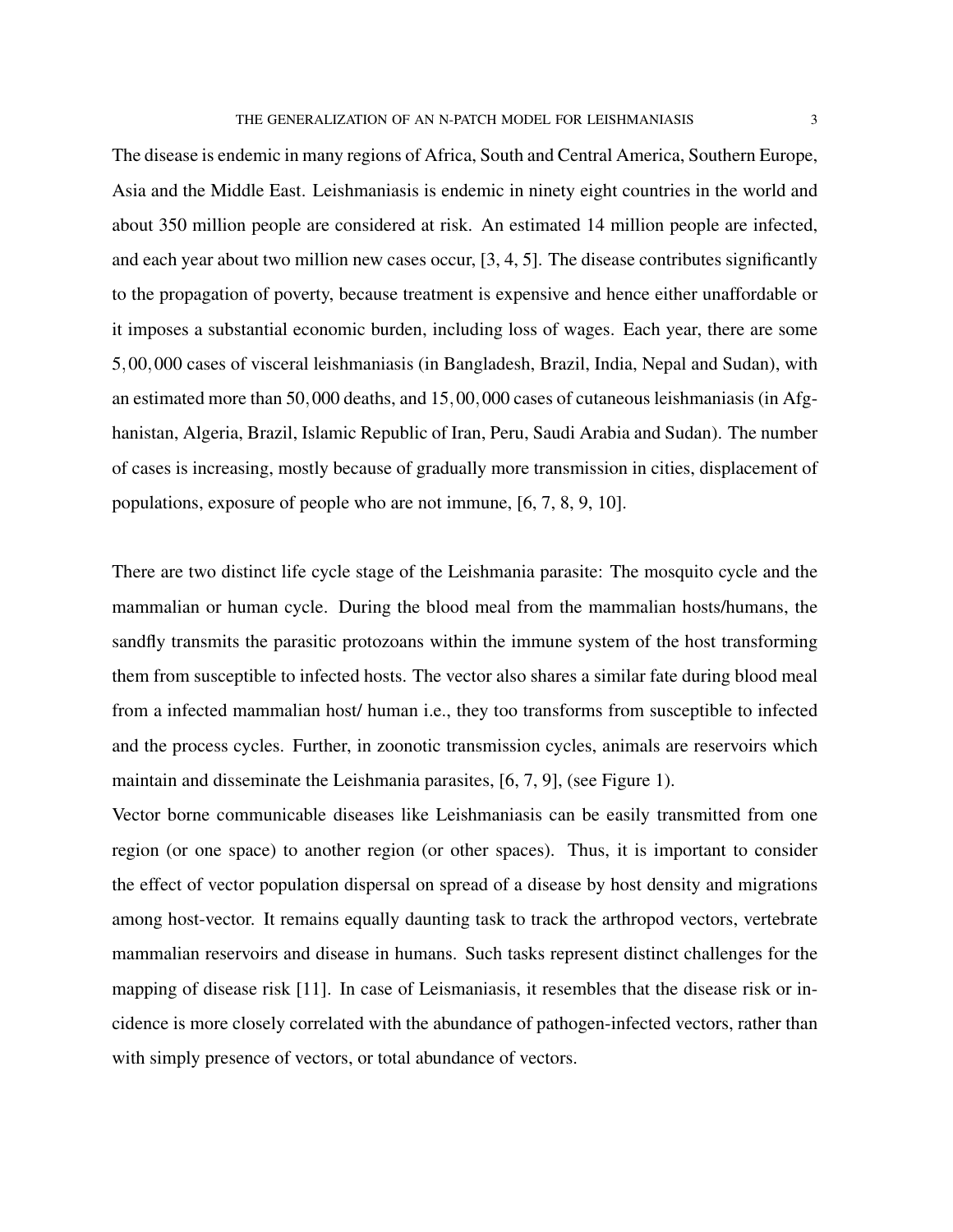

FIGURE 1. Life cycle of Leishmaniasis

Metapopulation was initially originated from ecological concepts notwithstanding any epidemiological interests, however recently its application in disease dynamics is very popular in epidemiologists universally. The concept of metapopulation was introduced by Rich- ard Levin's (an American ecologist) in 1969. The Levin's model is based on a population in which individuals reproduce and die within local patches of the habitat, and their offspring disperse into other patches. Metapopulation dynamics in a general sense are not restricted to systems with population turnover, extinctions and colonizations, but the concept developed is based on Levin's classic metapopulation notion with extinction-prone populations in discrete habitat patches [12, 13]. The basis of the current metapopulation perception is in Levin's visualization of a metapopulation as a population of locally unstable population, inhabiting discrete habitat patches. Effects of inhabited patch area and isolation on migration, colonization and population extinction became integrated with classic metapopulational dynamics from the former two decades. This has generated various models which can be used to predict the movement patterns of individuals, the dynamics of species, and the distributional patterns in multi-species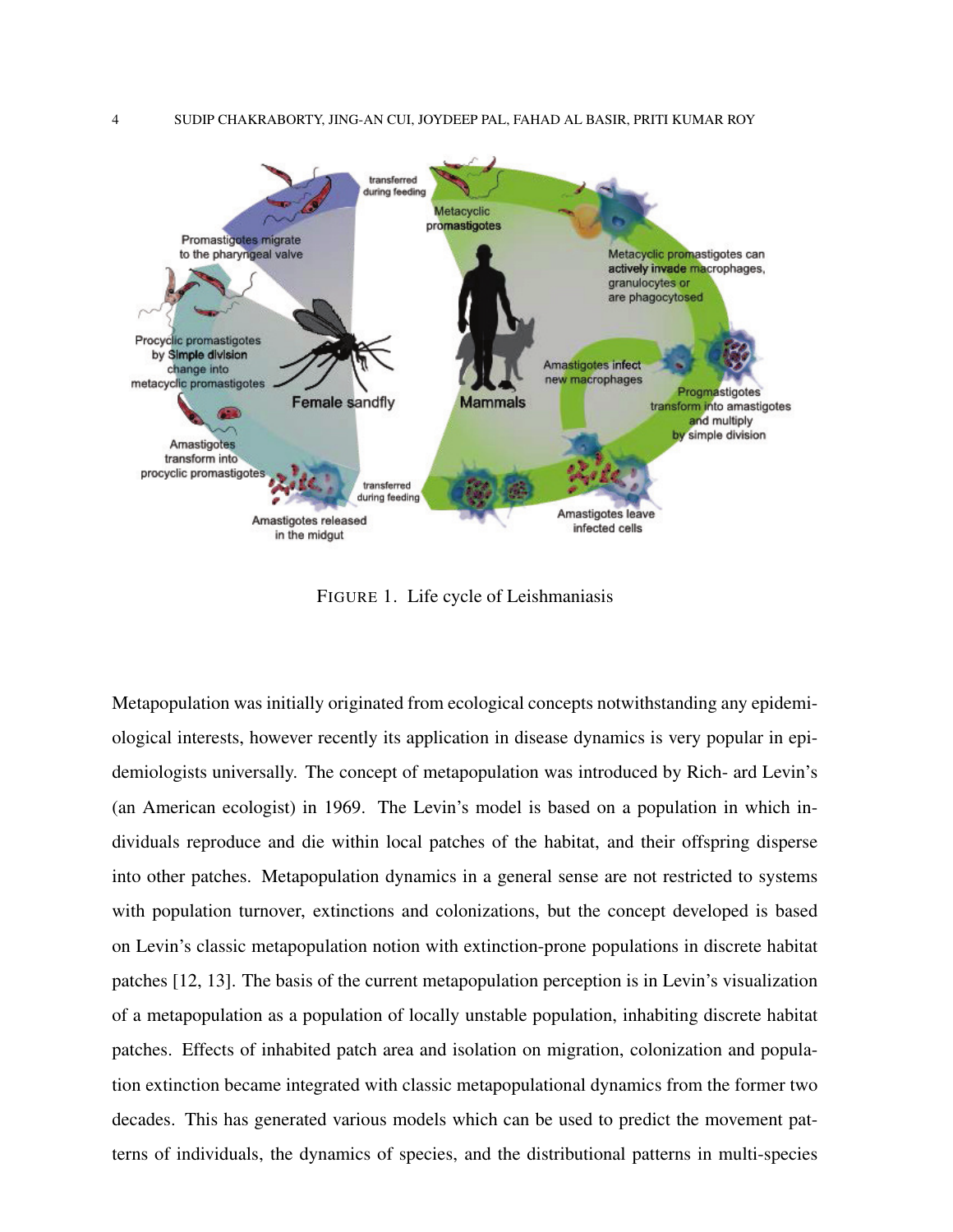communities in real fragmented landscapes.

Vector borne communicable diseases like Leishmaniasis can be easily transmitted from one country (or one region) to other countries (or other regions). Thus, it is important to consider the effect of population dispersal on spread of a disease. Hethcote [14] proposed an epidemic model with population dispersal between two patches. Brauer and van den Driessche, [15] proposed a model with migration of infectives. Metapopulation biology is the dynamic consequences of migration among local populations and the conditions of regional persistence of species with unstable local populations, [16]. Effects of habitat patch area and isolation on migration, colonization and population extinction become integrated with classic metapopulation dynamics. This has led to models that can be used to predict the movement patterns of individuals, the dynamics of species, and the distributional patterns in multi-species communities in real fragmented landscapes, [13].

Metapopulation models have been studied a lot, in particular to understand the dynamics of infectious diseases [17, 18]. Many authors have revisited how metapopulation processes operate at various spatial scales (individual level, local, and regional epidemics). More recently, patch models have been applied to Malaria disease indicating clearly that human population movement is an important component to understand the time course of an epidemic situation, [19, 20].

In this present research work, we have tried to understand the complex dynamics of the role of migration patterns on the spread of epidemics in Leishmaniasis among two patches. We enhance the SIS model on metapopulations grounds and we assume that the human (host) migration has a crucial role on the spread of the epidemics among connected local patches and individual patches in absence of migration. Specifically, individuals move freely over the patches but at a rate depending on the population of the departure patch. Based on this we have formulated a four dimensional mathematical model to observe the effect of the migration behavior of the human (host) among the patches with infection and the resultant spread of the epidemics within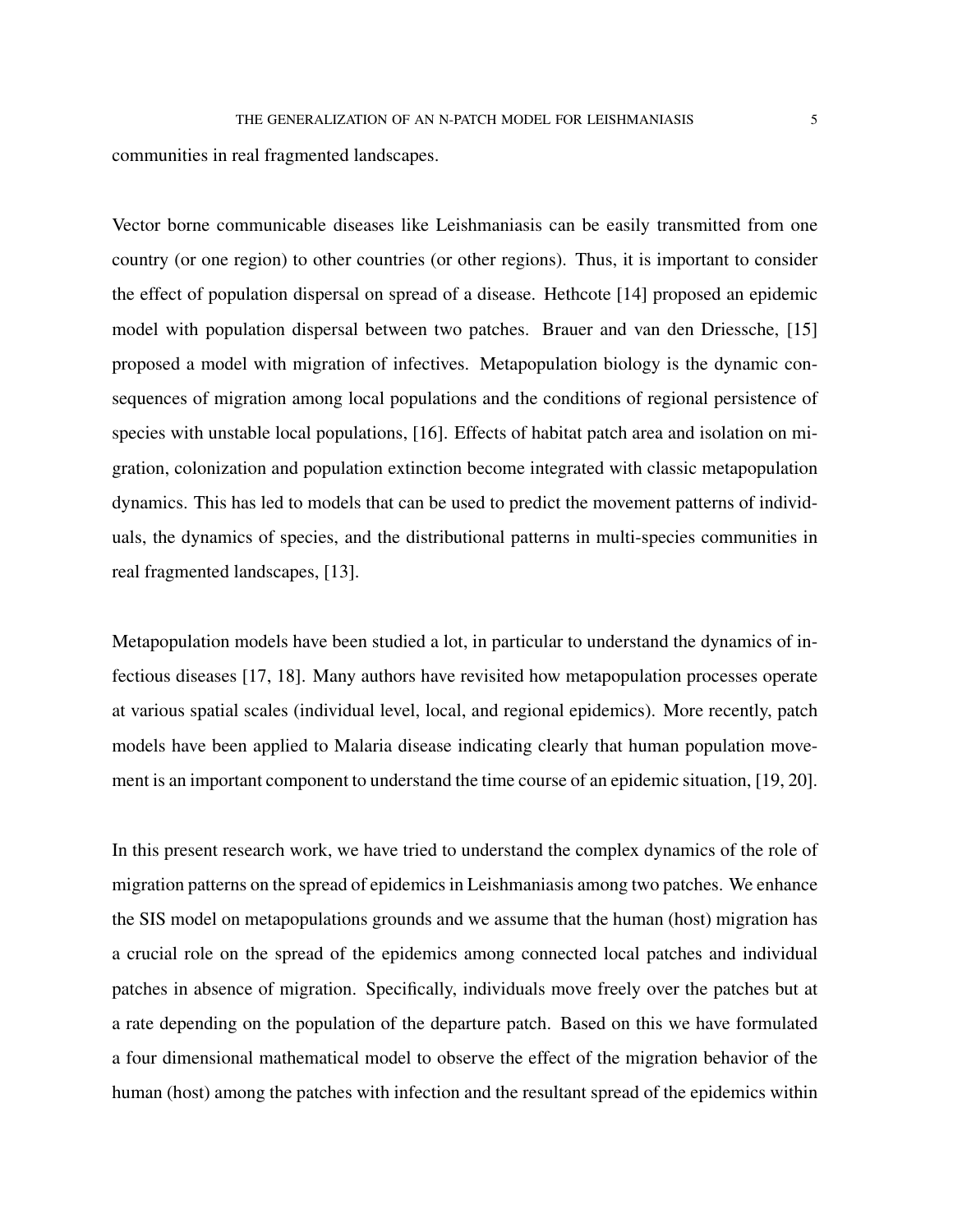6 SUDIP CHAKRABORTY, JING-AN CUI, JOYDEEP PAL, FAHAD AL BASIR, PRITI KUMAR ROY the patch network.

The outline of the paper is as follows. In section 2 , we present the migration model and in in section 3 the full epidemiological model for n cities. In section 3, we also analyse the full epidemiological model and compute the Disease free equilibrium, and the general basic reproduction ratio,  $R_0$ , and show that the Disease free equilibrium is locally asymptotically stable. In section 4, we study the two patch model and spreading of the disease in that model with migration and without migration. Finally, we validate our theoretical results numerically in two patches model.

### 2. Formulation of the Human Migration Model

We consider a variant of an Human *SI* model with n patches, each with populations of susceptible and infected human denoted by  $S_i$ ,  $I_i$  for each patch  $1 \le i \le n$ . All the groups migrate from patch *i* to patch *j* at the rates  $m_{ij}^S$ ,  $m_{ij}^I$ .

Figure 2 describes the general topological connections among the *n*-patch model.

We assume that the total population in each patch is denoted by  $N_i$  where  $N_i = S_i + I_i$  for  $1 \le i \le n$  and the total population is  $N = N_1 + N_2 + ... + N_n$ . For each patch *i*, we consider the following migration model :

(1)  
\n
$$
\frac{dS_i}{dt} = \sum_{j=1}^n m_{ij}^S S_j - \sum_{j=1}^n m_{ji}^S S_i,
$$
\n
$$
\frac{dI_i}{dt} = \sum_{j=1}^n m_{ij}^I I_j - \sum_{j=1}^n m_{ji}^I I_i.
$$

Now considering  $S = (S_1, S_2, ..., S_n)^T$ ,  $I = (I_1, I_2, ..., I_n)^T$  we derive that  $\frac{dS}{dt} = M^S S$ ,  $\frac{dI}{dt} = M^I I$  where  $M^X$  is given by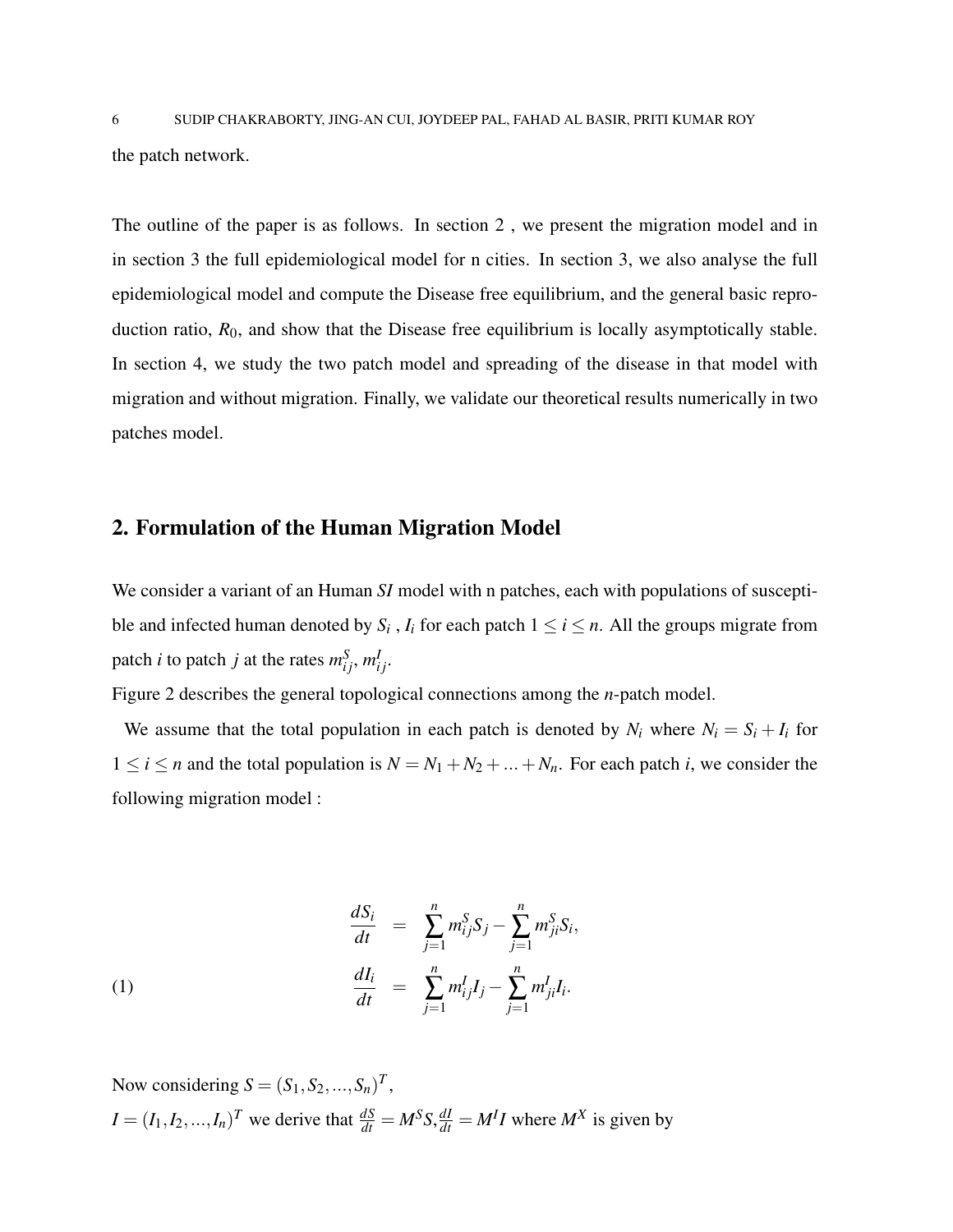

FIGURE 2. Diagram of an n - patch model.

$$
M^{X} = \begin{pmatrix} -\sum_{j=2}^{n} m_{j1}^{X} & m_{12}^{X} & \dots & m_{1n}^{X} \\ m_{21}^{X} & -\sum_{j=1}^{n} m_{j2}^{X} & \dots & m_{2n}^{X} \\ \dots & \dots & \dots & \dots \\ m_{n1}^{X} & m_{n2}^{X} & \dots & -\sum_{j=1}^{n-1} m_{jn}^{X} \end{pmatrix}, \text{ where } X \in \{S, I\}.
$$

### 3. Formulation of Full Mathematical Model

We consider that in each patch  $i$ , the human population is constant and equal to  $N_i$  and is divided into two compartments  $S_i$ ,  $I_i$  and the vector population is divided into two compartments, susceptible vector  $(S_i^*)$  and infected vector  $(I_i^*)$ .  $\Pi_i$  and  $d_i^*$  are the constant birth rate and death rate of vector respectively in each patch *i*. *d<sup>i</sup>* is the death rate of human population in patch *i*. As the total human population in each patch is considered as constant, this parameter is also assumed to be the birth rate of humans in the susceptible population.  $\beta_i$  is the infection rate of susceptible human by infected sandfly and  $\beta_i^*$  is the infection rate of susceptible sandfly by infected human. Thus the epidemiological mathematical model in each patch *i* is given by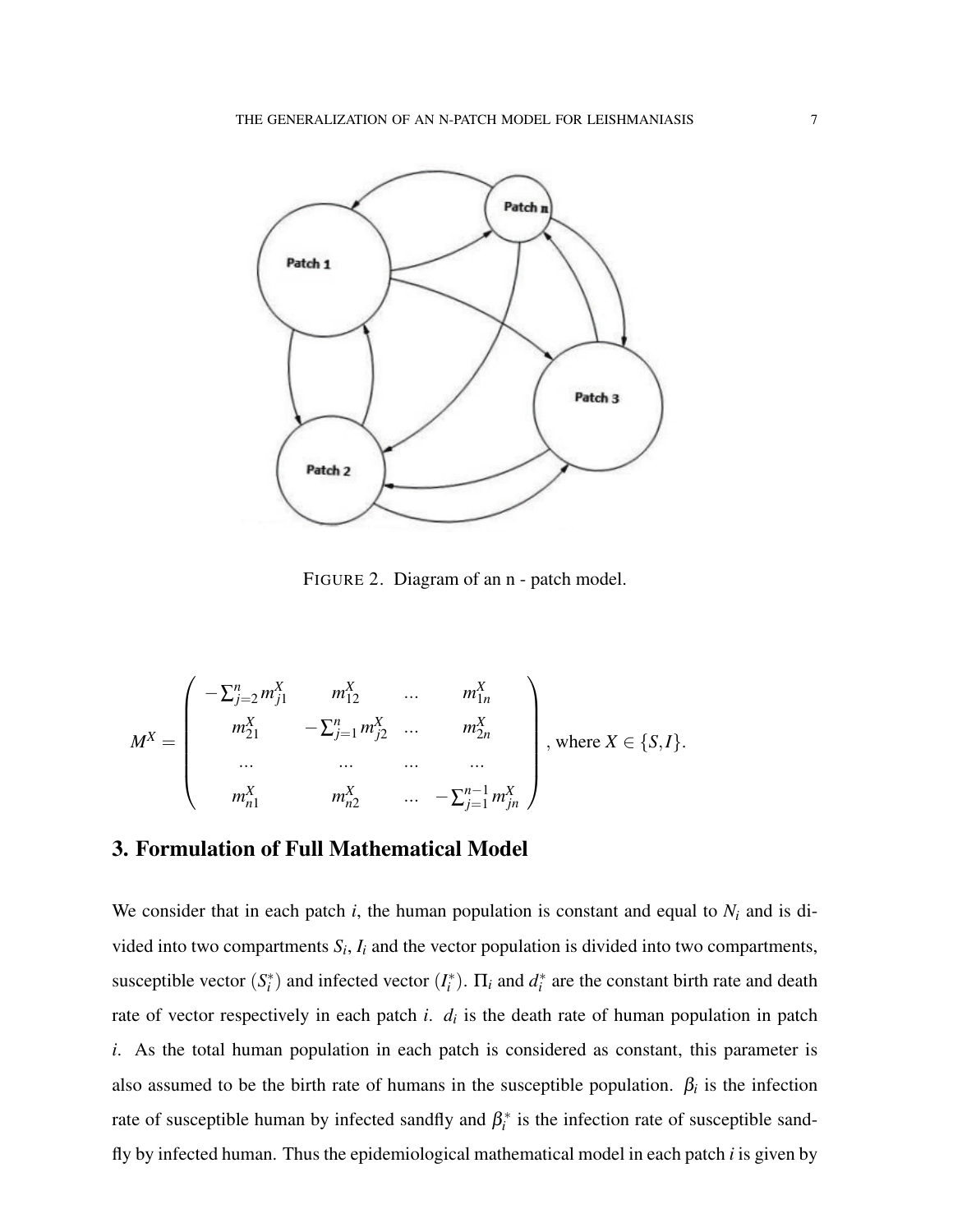(2)  
\n
$$
\frac{dS_i}{dt} = d_iN_i - \beta_i S_i I_i^* + \sum_{j=1}^n m_{ij}^S S_j - (\sum_{j=1}^n m_{ji}^S) S_i - d_i S_i,
$$
\n
$$
\frac{dI_i}{dt} = \beta_i S_i I_i^* + \sum_{j=1}^n m_{ij}^I I_j \lambda_j - (\sum_{j=1}^n m_{ji}^I) I_i \lambda_i - d_i I_i,
$$
\n
$$
\frac{dS_i^*}{dt} = \Pi_i - \beta_i^* S_i^* I_i - d_i^* S_i^*,
$$
\n
$$
\frac{dI_i^*}{dt} = \beta_i^* S_i^* I_i - d_i^* I_i^*.
$$



FIGURE 3. Time series solution of 2-patch model is shown with parameter as given in Table 1.

#### 3.1. Mathematical Analysis of the Model

Setting  $S = (S_1, S_2, \ldots, S_n)^T$ ,  $I = (I_1, I_2, \ldots, I_n)^T$ ,  $S^* = (S_1^*$ 1 ,*S* ∗  $\{X_2^*, \ldots, S_n^*\}^T, I^* = (I_1^*)^T$  $I_1^*, I_2^*$  $\binom{1}{2}, \ldots, I_n^*$ <sup>T</sup> we will assume that the migration rate models for the states *S*,  $M<sup>S</sup> = M$ . However, Leishmaniasis is a disease which causes irregular fever, swelling of the spleen and liver, skin ulcers so sometimes it is really very difficult for infected people to move from one patch to another patch. Thus, we will assume that  $M^I = \Lambda M$ , with  $\Lambda = diag(\lambda_i)$ , where  $i \in [0,1]$ .  $\lambda_i$  indicates the proportion of infected people that were able to move from patch i to the other patches. After simplification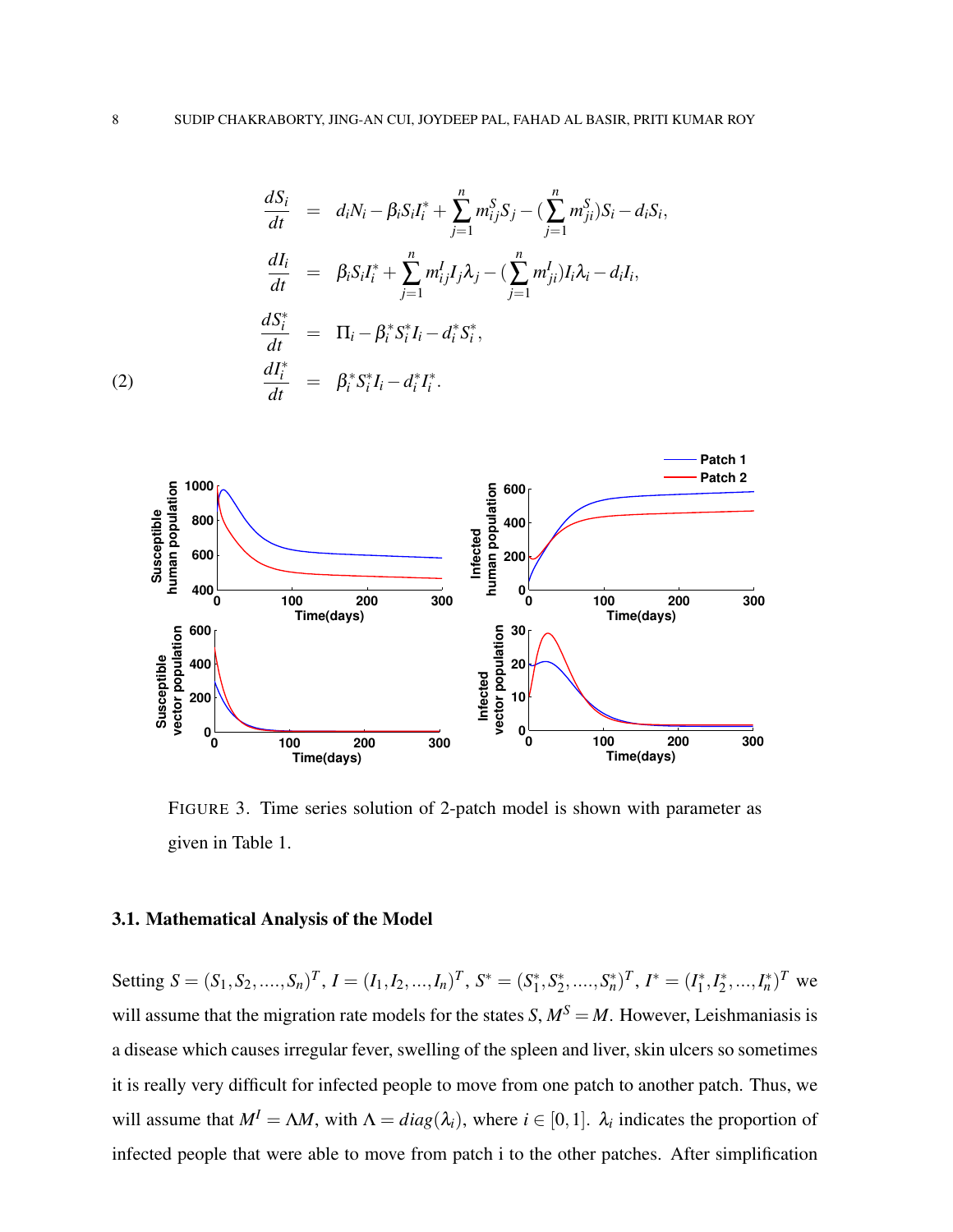the model becomes:

(3)  
\n
$$
\frac{dS}{dt} = dI - diag(\beta_i I_i^*)S + MS,
$$
\n
$$
\frac{dI}{dt} = diag(\beta_i I_i^*)S + \Lambda MI - dI,
$$
\n
$$
\frac{dS^*}{dt} = \Pi - diag(\beta_i^* I_i)S^* - d^*S^*,
$$
\n
$$
\frac{dI^*}{dt} = diag(\beta_i^* I_i)S^* - d^*I^*.
$$

where  $d = diag(d_i)$ ,  $d^* = diag(d_i^*)$ .

#### 3.2. Disease Free Equilibrium

We consider the system (3). At the disease free equilibrium, let  $I = 0, I^* = 0$ . Then the system (3) gives  $E_0 = (S_0, 0, S_0^*)$  $\chi_{0}^{*},0)=(N_{0},0,\frac{\Pi}{d^{*}}% )^{2}$  $\frac{11}{d^*}$ ,0). To find the basic reproduction ratio, two compartments *I* and *I*<sup>∗</sup> have been considered here. Now we have

(4)  
\n
$$
\frac{dI}{dt} = diag(\beta_i I_i^*)S + \Lambda MI - dI,
$$
\n
$$
\frac{dI^*}{dt} = diag(\beta_i^* I_i)S^* - d^*I^*.
$$

The above equation can be simplified as

(5) 
$$
\begin{aligned}\n\frac{dI}{dt} &= diag(\beta_i S_i)I^* - (\Lambda M - D)I, \\
\frac{dI^*}{dt} &= diag(\beta_i^* S_i^*)I^* - d^*I^*. \n\end{aligned}
$$

Using the Next Generation Matrix method we have,

$$
F = \left(\begin{array}{cc} O_{n,n} & diag(\beta_i S_{0i}) \\ diag(\beta_i^* S_{0i}^*) & O_{n,n} \end{array}\right)
$$
d

and

$$
V=\left(\begin{array}{cc} d-\Lambda M & O_{n,n} \\ O_{n,n} & d^*\end{array}\right).
$$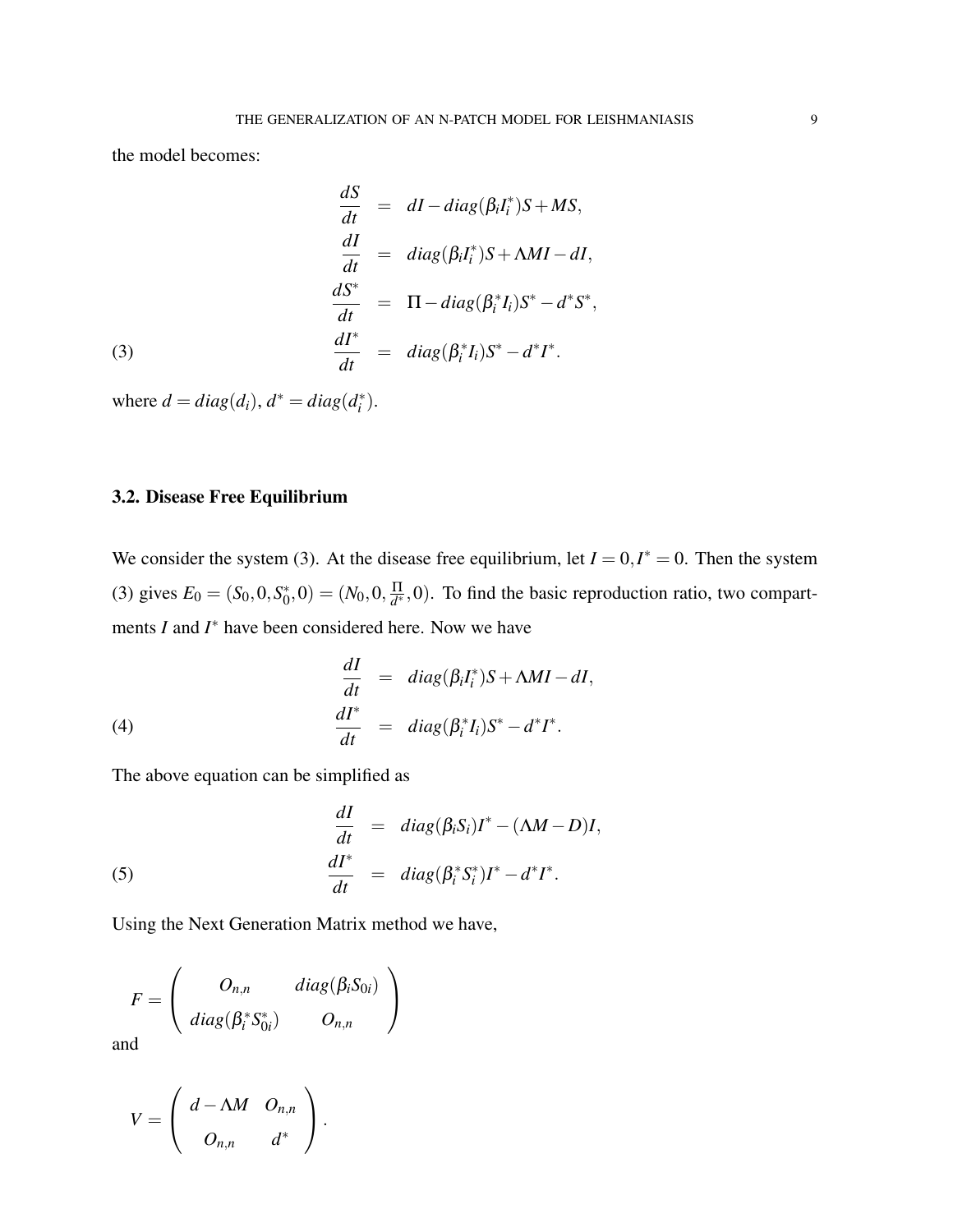Thus the next generation matrix is given by

$$
FV^{-1} = \left(\begin{array}{cc} O_{n,n} & a_{12} \\ a_{21} & O_{n,n} \end{array}\right),
$$

where  $a_{12} = diag(\beta_i S_{0i})(d^*)^{-1}$ 

and

$$
a_{21} = diag(\beta_i^* S_{0i}^*)(d - \Lambda M)^{-1}.
$$

The reproduction ratio

$$
R_0 = \rho (FV^{-1}) = \rho (diag(\beta_i \beta_i^*)diag(S_{0i})diag(d_i^*)^{-1} \times diag(S_{0i}^*) (d - \Lambda M)^{-1}).
$$

Here  $R_0$  is the general basic reproduction ratio related to the whole system.

Now,

$$
\rho(diag(S_{0i})diag(d_i^*)^{-1}diag(S_{0i}^*)) \leq \max(\frac{S_{0i}S_{0i}^*}{d_i^*})\rho(I_n),
$$
  
where  $I_n$  is the identity matrix of order *n* and  $\rho(I_n) = 1$ .

Thus we have,

$$
\rho(FV^{-1})
$$
  
=  $\rho(diag(\beta_i\beta_i^*)diag(S_{0i})diag(d_i^*)^{-1} \times diag(S_{0i}^*)(d - \Lambda M)^{-1})$   
(6)  

$$
\leq \max(\frac{\beta_i\beta_i^*S_{0i}S_{0i}^*}{d_i^*})\rho(d - \Lambda M)^{-1}).
$$

Again, as  $(d + \mu - \Lambda M)$  is an *M* matrix, its inverse  $(d - \Lambda M)^{-1}$  is a positive matrix. Also the stability modulus of *M* is equal to zero. So,  $\rho = (d - \Lambda M)^{-1} = \frac{1}{d}$  $\frac{1}{d_i}$ .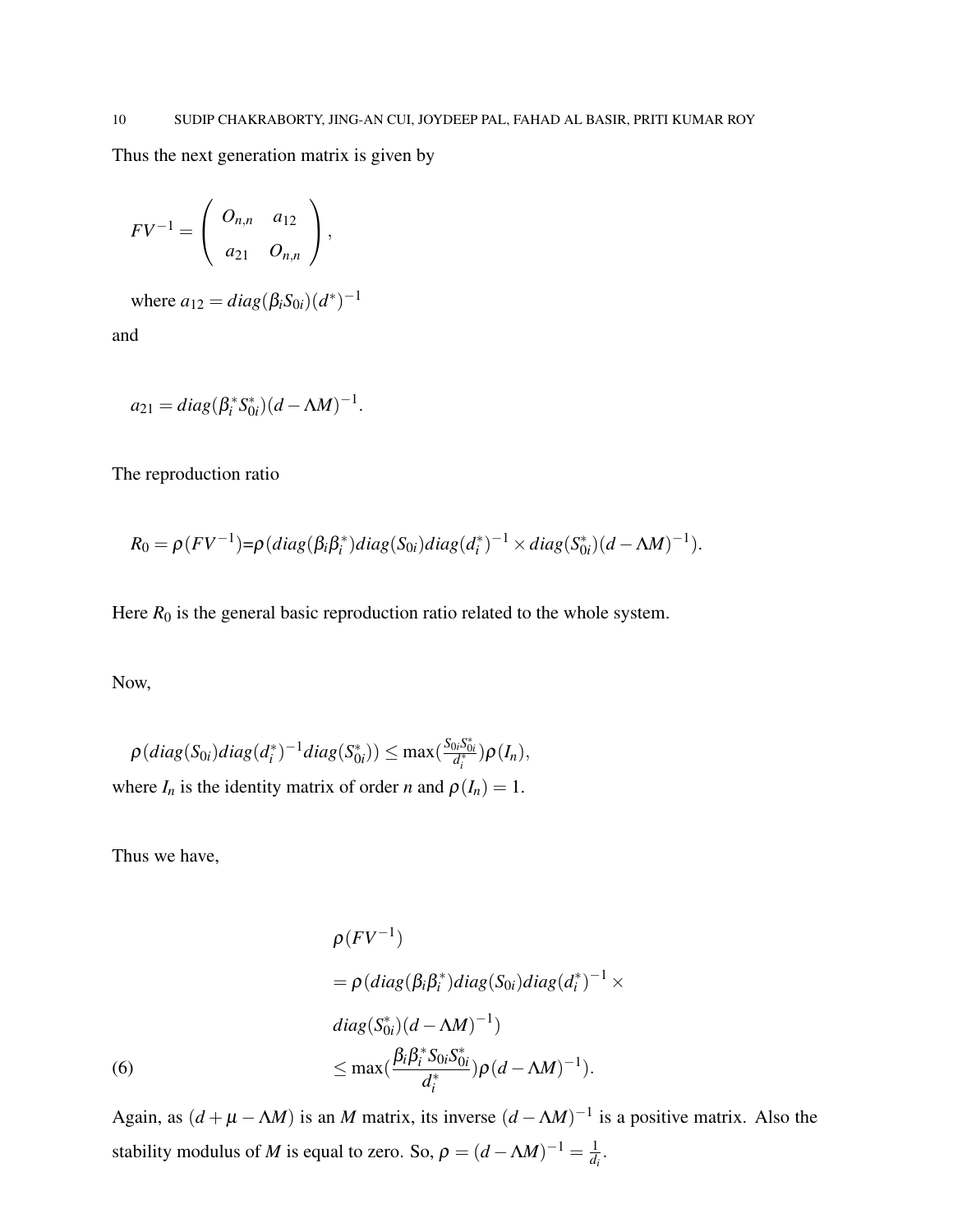Thus we have

$$
R_0 = \rho (FV^{-1})
$$
  
= 
$$
\rho (diag(\beta_i \beta_i^*) diag(S_{0i}) diag(d_i^*)^{-1} \times diag(S_{0i}^*) (d - \Lambda M)^{-1}).
$$
  

$$
\leq max(\frac{\beta_i \beta_i^* S_{0i} S_{0i}^*}{d_i^* d_i}).
$$

Similarly, we can show that

(8) 
$$
R_0 \geq \min(\frac{\beta_i \beta_i^* S_{0i} S_{0i}^*}{d_i^* d_i})
$$

Thus from the equations (6) and (7) we have the following proposition:

proposition 1.1. *The basic reproduction number of whole system satisfies*

$$
\min(\tfrac{\beta_i\beta_i^*S_{0i}S_{0i}^*}{d_i^*d_i})\leq R_0\leq \max(\tfrac{\beta_i\beta_i^*S_{0i}S_{0i}^*}{d_i^*d_i}).
$$

Now, we have the following theorem:

**Theorem 1.1.** *If*  $R_0 < 1$ *, infection-free equilibrium is stable, while if*  $R_0 > 1$ *, the infection-free equilibrium is unstable and the infected state equilibrium exists.*

However the basic reproduction in patch *i* can be defined when  $\Lambda = 0$ . In *i*th patch the disease free equilibrium is given by  $E_{0i} = (N_{0i}, 0, \frac{\Pi_i}{d^*})$  $\frac{d\mathbf{I}_i}{dt}$ , 0) which is obtained from

(9) 
$$
\begin{aligned}\n\frac{dI_i}{dt} &= \beta_i S_i I_i^* - d_i I_i, \\
\frac{dI_i^*}{dt} &= \beta_i^* S_i^* I_i - d_i^* I_i^*.\n\end{aligned}
$$

In this case  $F =$  $\sqrt{ }$  $\overline{1}$ 0  $\beta_i S_{0i}$  $\beta_i^* S_0^*$  $_{0i}^*$  0  $\setminus$  $\Big\} =$  $\sqrt{ }$  $\overline{1}$ 0  $\beta_i N_{0i}$  $β<sub>i</sub><sup>*</sup>Π<sub>i</sub>$  $\frac{i}{d_i^*}$  0  $\setminus$  $\overline{1}$ and  $V =$  $\sqrt{ }$  $\overline{1}$  $d_i$  0 0  $d_i^*$  $\setminus$  $\vert \cdot \vert$ Thus, the next generation matrix is:

$$
F V^{-1} = \left(\begin{array}{cc} 0 & \frac{\beta_i N_{0i}}{d_i^*} \\ \frac{\beta_i^* \Pi_i}{d_i^* d_i} & 0 \end{array}\right).
$$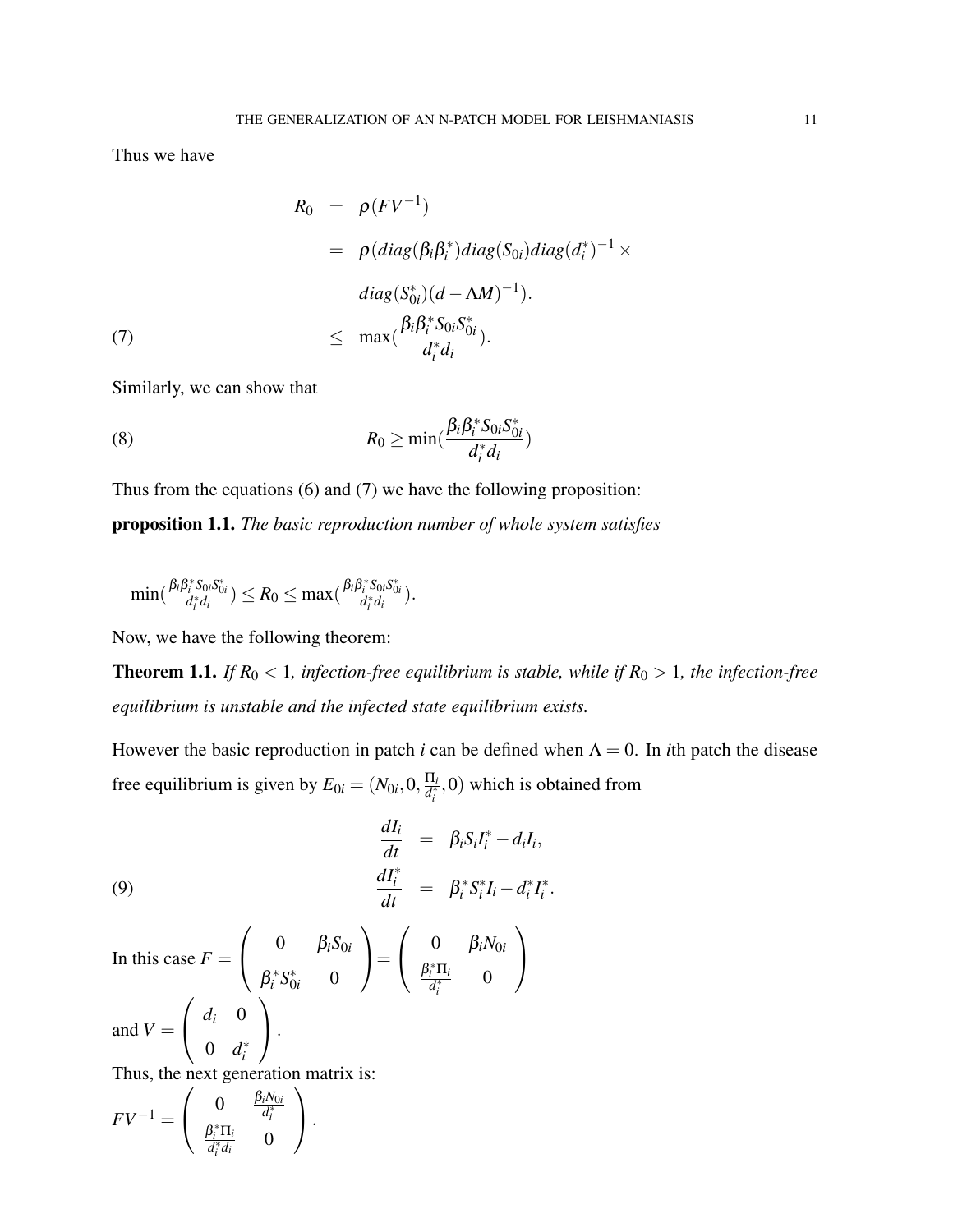So the basic reproduction ratio in patch *i* is given by:

$$
R_{0i} = \rho (F V^{-1}) = \frac{\Pi_i \beta_i \beta_i^* N_{0i}}{(d_i^*)^2 d_i}.
$$

**Theorem 1.2.** *For*  $1 \le i \le n$ , *if*  $R_{0i} < 1$ , *infection-free equilibrium is stable, while if*  $R_{0i} > 1$ , *the infection-free equilibrium is unstable and the infected state equilibrium exists.*

# 4. The Two Patch Model

In this section we formulate 2-patch model as an application of above theory. The mathematical model for  $n = 2$  can be given as:

$$
\frac{dS_1}{dt} = d_1N_1 - \beta_1S_1I_1^* + m_{12}S_2 - m_{21}S_1 - d_1S_1,
$$
\n
$$
\frac{dI_1}{dt} = \beta_1S_1I_1^* + \lambda_2m_{12}I_2 - \lambda_1m_{21}I_1 - d_1I_1,
$$
\n
$$
\frac{dS_1^*}{dt} = \Pi_1 - \beta_1^*S_1^*I_1 - d_1^*S_1^*,
$$
\n(10)\n
$$
\frac{dI_1^*}{dt} = \beta_1^*S_1^*I_1 - d_1^*I_1^*,
$$

$$
\frac{dS_2}{dt} = d_2N_2 - \beta_2S_2I_2^* + m_{21}S_1 - m_{12}S_2 - d_2S_2,
$$
\n
$$
\frac{dI_2}{dt} = \beta_2S_2I_2^* + \lambda_1m_{21}I_1 - \lambda_2m_{12}I_2 - d_2I_2,
$$
\n
$$
\frac{dS_2^*}{dt} = \Pi_2 - \beta_2^*S_2^*I_2 - d_2^*S_2^*.
$$
\n(11)\n
$$
\frac{dI_2^*}{dt} = \beta_2^*S_2^*I_2 - d_2^*I_2^*.
$$

Here system (9) and (10) represent patch-1 and patch-2 respectively.

#### 4.1. Analysis of the System

Here, we will consider two cases. In first case we choose  $\Lambda = 0$  i.e. there is no migration between infected people and in later case we choose  $\Lambda \neq 0$ .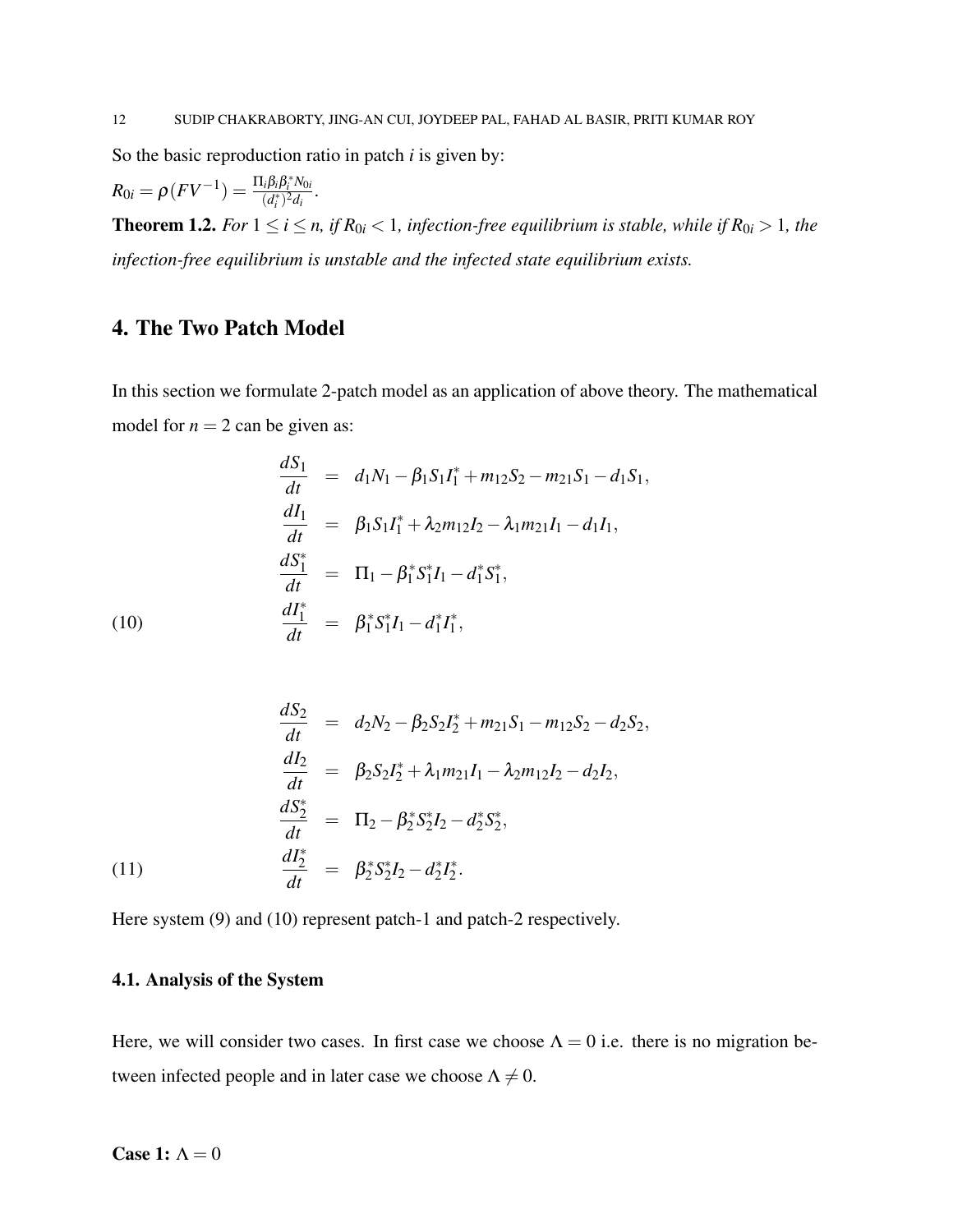

FIGURE 4. Time series solution of our 2-patch model is shown with  $m_{12} =$  $m_{21} = 0$  and other parameters as given in Table 1.

When  $\Lambda = 0$ , each patch is disjoint. So there is no connection between two patches. In this case, we can find the basic reproduction ration in each patch independently. We have already derived the basic reproduction ratio  $R_{0i}$  in each patch *i* in the section 3 when  $\Lambda = 0$ . So the basic reproduction ratio in patch-1 is given by

(12) 
$$
R_{01} = \frac{\Pi_1 \beta_1 \beta_1^* N_{01}}{(d_1^*)^2 d_1}.
$$

In patch-2 is given by

(13) 
$$
R_{02} = \frac{\Pi_2 \beta_2 \beta_2^* N_{02}}{(d_2^*)^2 d_2}.
$$

In this case human movements has no impact on the basic reproduction ratio. Thus, for cities of equal size, and with the same biological parameters whatever the migration, local risks are the same.

Now, a question may arise whether it is possible to have one patch with disease free equilibrium and one patch with endemic equilibrium at the same time. If we consider this two patch model assuming that  $R_{01}$  < 1 and  $R_{02}$  > 1 i.e. in patch-1 disease free equilibrium exists and in the 2nd patch equilibrium is endemic. So we have  $I_1 = 0, I_1^* = 0$ . From patch-1 the for the disease free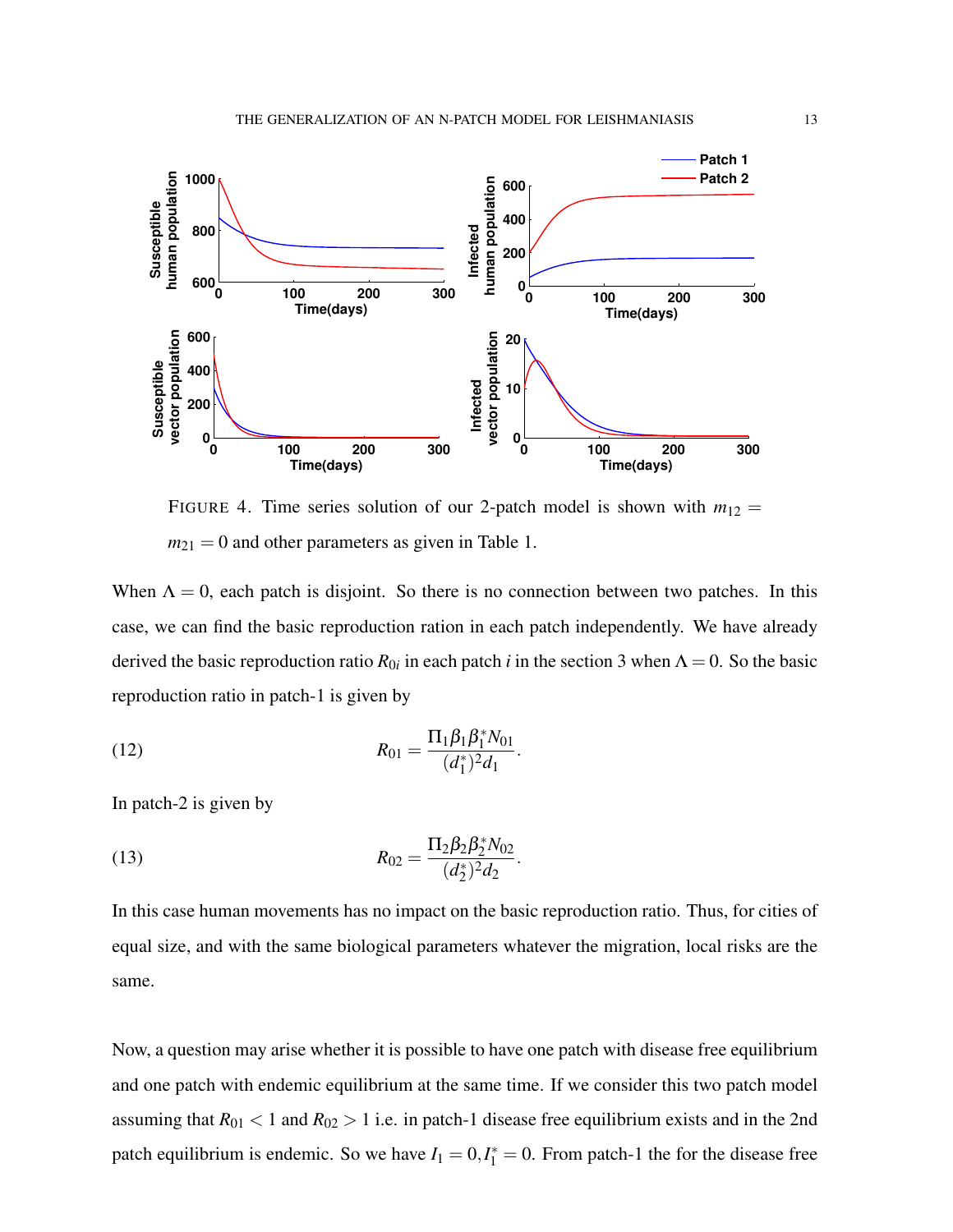equilibrium point, we have the equations

(14) 
$$
d_1N_1 + m_{12}^S S_2 - m_{21}S_1 - d_1S_1 = 0,
$$

$$
\Pi_1 - d_1^* S_1^* = 0.
$$

and from patch-2, we get

(15) 
$$
\beta_2 S_2 I_2^* - \lambda_2 m_{12} I_2 - d_2 I_2 = 0,
$$

$$
d_2^* I_2^* = 0.
$$

Equation (12) gives  $I_2^* = 0$ ,  $I_2 = 0$  in patch-2. This implies that it is not possible to have disease free equilibrium in one patch and endemic equilibrium in another patch at the same time.

## Case 2:  $\Lambda \neq 0$

When  $\Lambda \neq 0$ , there is a connection between the two patches and the disease free equilibrium point as well as the basic reproduction ratio has been affected by Λ. At the disease free equilibrium:

(16)  
\n
$$
d_1N_1 + m_{12}S_2 - m_{21}S_1 - d_1S_1 = 0,
$$
\n
$$
d_2N_2 + m_{21}S_1 - m_{12}S_2 - d_2S_2 = 0,
$$
\n
$$
\Pi_1 - d_1^*S_1^* = 0,
$$
\n
$$
\Pi_2 - d_2^*S_2^* = 0.
$$

Thus  $E_0^* = (N_{01}, 0, \frac{m_{21}N_{01}}{m_{12}})$  $\frac{21N_{01}}{m_{12}}, 0, \frac{\Pi_1}{d_1^*}$  $\frac{\Pi_1}{d_1^*}, 0, \frac{\Pi_2}{d_2^*}$  $\frac{H_2}{d_2^*},0).$ 

Using the next generation matrix method, from the equation (15), we have:

$$
F = \left(\begin{array}{cccc} 0 & 0 & \beta_1 S_{01} & 0 \\ 0 & 0 & 0 & \beta_2 S_{02} \\ \beta_1^* S_{01}^* & 0 & 0 & 0 \\ 0 & \beta_2^* S_{02}^* & 0 & 0 \end{array}\right)
$$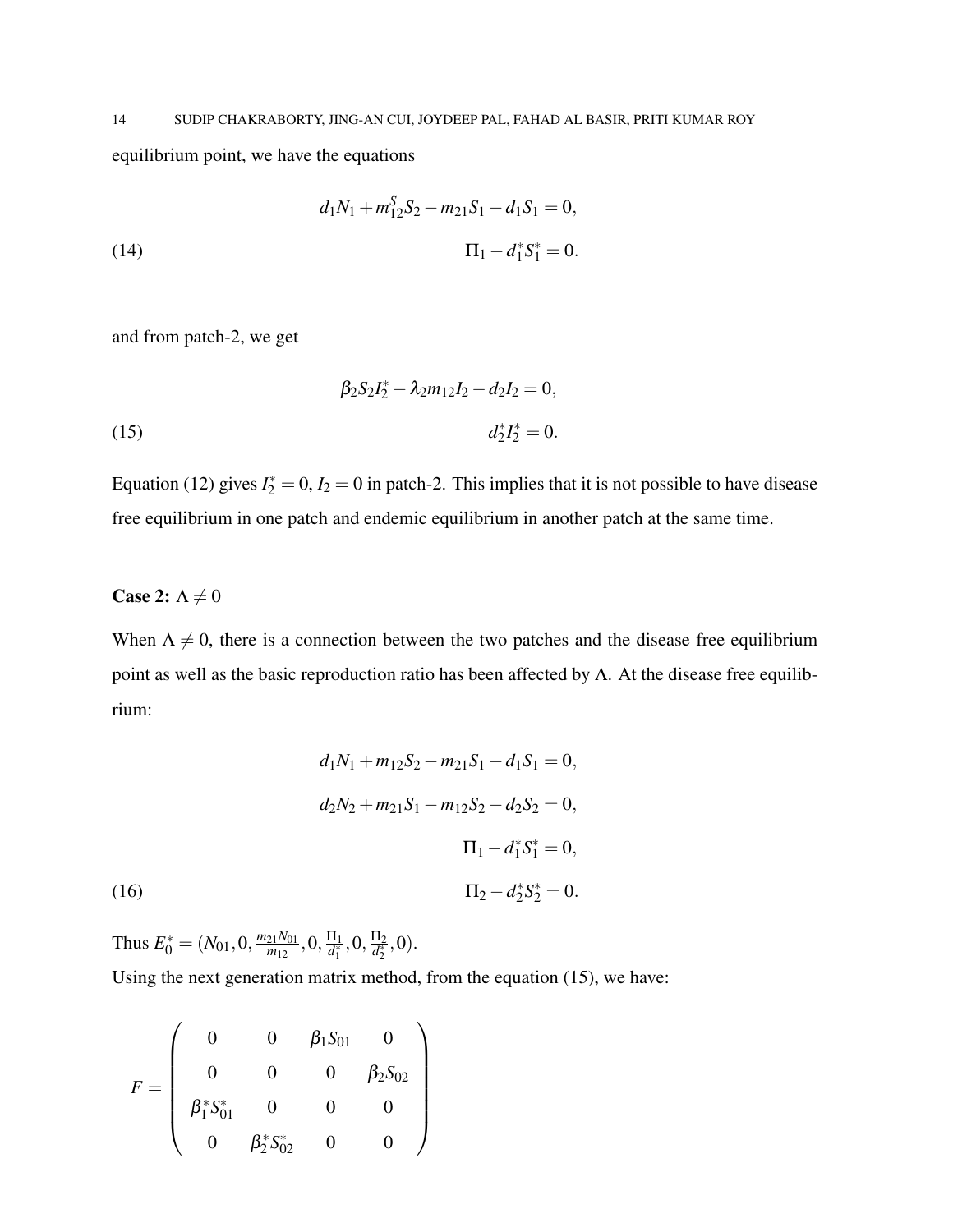$$
V = \begin{pmatrix}\n0 & 0 & \beta_1 N_{01} & 0 \\
0 & 0 & 0 & \frac{\beta_2 m_{21} N_{01}}{m_{12}} \\
\frac{\beta_1^* \Pi_1}{d_1^*} & 0 & 0 & 0 \\
0 & \frac{\beta_2^* \Pi_2}{d_2^*} & 0 & 0\n\end{pmatrix},
$$
\n
$$
V = \begin{pmatrix}\n\lambda_1 m_{21} + d_1 & -\lambda_2 m_{12} & 0 & 0 \\
-\lambda_1 m_{21} & \lambda_2 m_{12} + d_2 & 0 & 0 \\
0 & 0 & d_1^* & 0 \\
0 & 0 & 0 & d_2^*\n\end{pmatrix}
$$

and

$$
R_0 = \rho (F V^{-1})
$$

$$
=\frac{N_{01}[(d_1^*)^2m_{21}\beta_2\beta_2^*\pi_2(d_1+\lambda_1m_{21}+(d_2^*)^2m_{12}\beta_1\beta_1^*\pi_1(d_2+\lambda_2m_{12})]}{m_{12}(d_1^*)^2(d_2^*)^2(d_1d_2+d_1\lambda_2m_{12}+d_2\lambda_1m_{21})}.
$$

## 5. Numerical Simulation

In this section, the dynamics of the model system are analyzed using numerical methods in MATLAB. The numerical results of the model system (equation (9)  $\&$  (10)) are obtained to verify the analytical predictions obtained in the previous sections.

Figure 3 is the time series solution of the 2-patch model (eq. 9 & 10). Here, in patch-2,  $R_{02} > 1$ , has a large population compared to patch-1. Thus the flow of infected people from patch-2 to patch-1, will increase the number of infected people in patch-1, as long as the epidemic occurs in patch-1. There is a constant reduction among the vector population as they are assumed to be constant in the patches without migration. So, the conversion of the susceptible to infected vectors are general feature due to high host migration among the patches converting the vector population to infected class with a sustainable low population. Infected humans host were prevalent in both the patches due to high migration and it seems that the density of the infected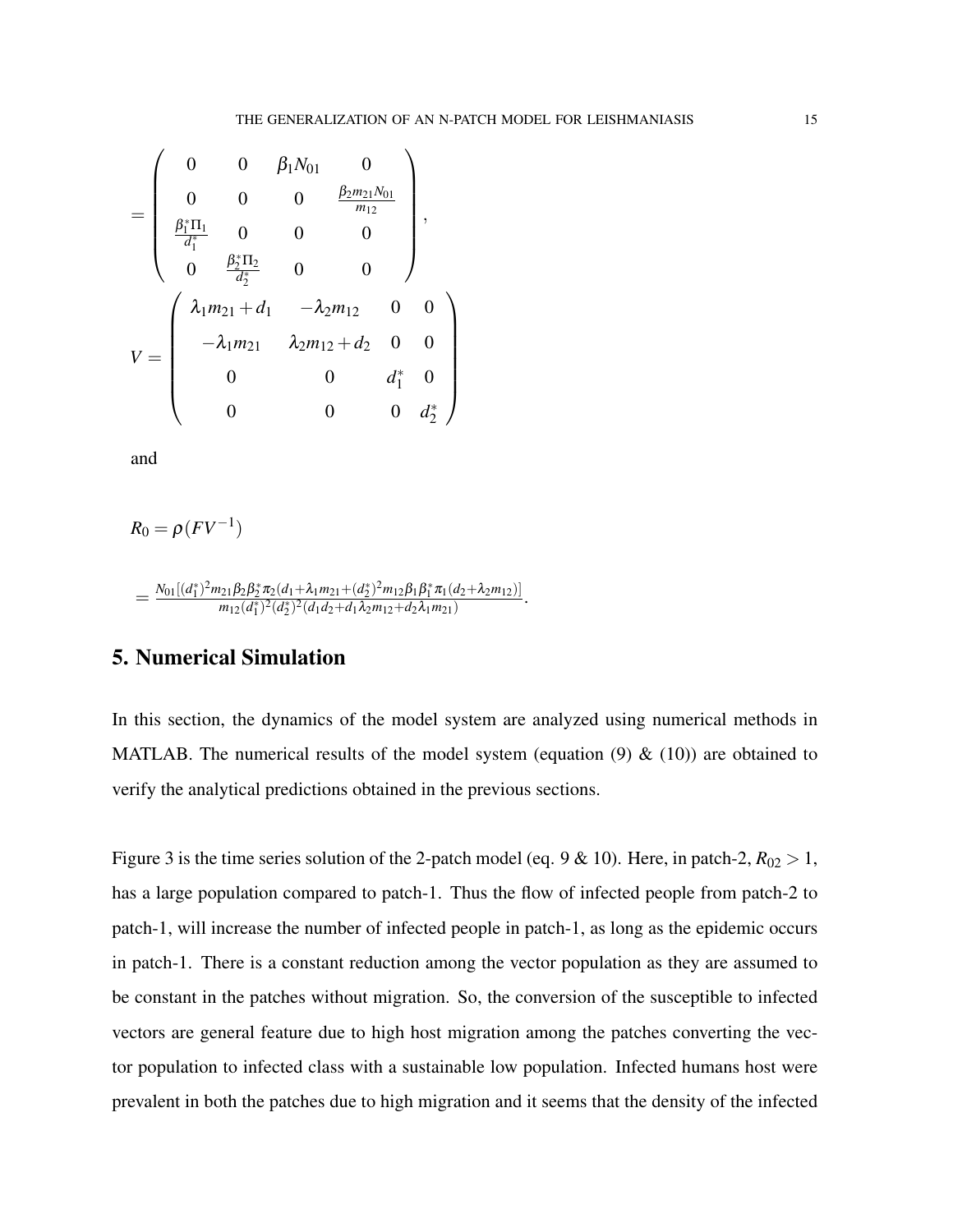| Parameter   | Definition                                              | Value                     |
|-------------|---------------------------------------------------------|---------------------------|
| $d_1$       | Death rate of human population in patch-1               | $0.002 \text{ day}^{-1}$  |
| $d_2$       | Death rate of human population in patch-2               | $0.0015 \text{ day}^{-1}$ |
| $d_1^*$     | Death rate of sandfly population in patch-1             | $0.4 \text{ day}^{-1}$    |
| $d_2^*$     | Death rate of sandfly population in patch-2             | $0.6 \ \text{day}^{-1}$   |
| $\Pi_1$     | Constant birth rate of sandfly in patch-1               | $1 - 15 \text{ day}^{-1}$ |
| $\Pi_2$     | Constant birth rate of sandfly in patch-2               | $1 - 15 \text{ day}^{-1}$ |
| $\beta_1$   | Infection rate of human by sandfly                      | $0.0015 \text{ day}^{-1}$ |
| $\beta_2$   | Infection rate of human by sandfly                      | $0.005 \text{ day}^{-1}$  |
| $m_{12}$    | Migration rate from patch-2 to patch-1                  | $1.5 \text{ day}^{-1}$    |
| $m_{21}$    | Migration rate from patch-1 to patch-2                  | $1.2 \text{ day}^{-1}$    |
| $\beta_1^*$ | Infection rate of susceptible sandfly by infected human | $0.0003 \text{ day}^{-1}$ |
| $\beta_2^*$ | Infection rate of susceptible sandfly by infected human | $0.0005 \text{ day}^{-1}$ |
| $\lambda_1$ | Proportion of infected human that are                   | $0 - 1 \text{ day}^{-1}$  |
|             | moved from patch-2 to patch-1                           |                           |
| $\lambda_2$ | Proportion of infected human that are                   | $0 - 1 \text{ day}^{-1}$  |
|             | moved from patch-1 to patch-2                           |                           |

TABLE 1. List of parameters used in the models (eq. 9, 10) simulations [4, 21].

class is almost equivalent at some time scale. However patch-1 is contained with more infectives due to high emigration rate from patch-2 to patch-1 as well as high population density in patch-2. Thus disease control is necessary in both patches in order to avoid the risk of disease spreading.

In Figure 4, when there is no active migration among the patches the infections assumes epidemic in the patch-2 due to density dependent factors and also the force of infection ( $\beta_2$  = 0.005) within the patch being more intense. In figure 4, we observe that the populations within the disconnected patch structure is different where Patch-1 has low intensity epidemic with lower population but Patch-2 has high intensity epidemic with the basic reproduction ratios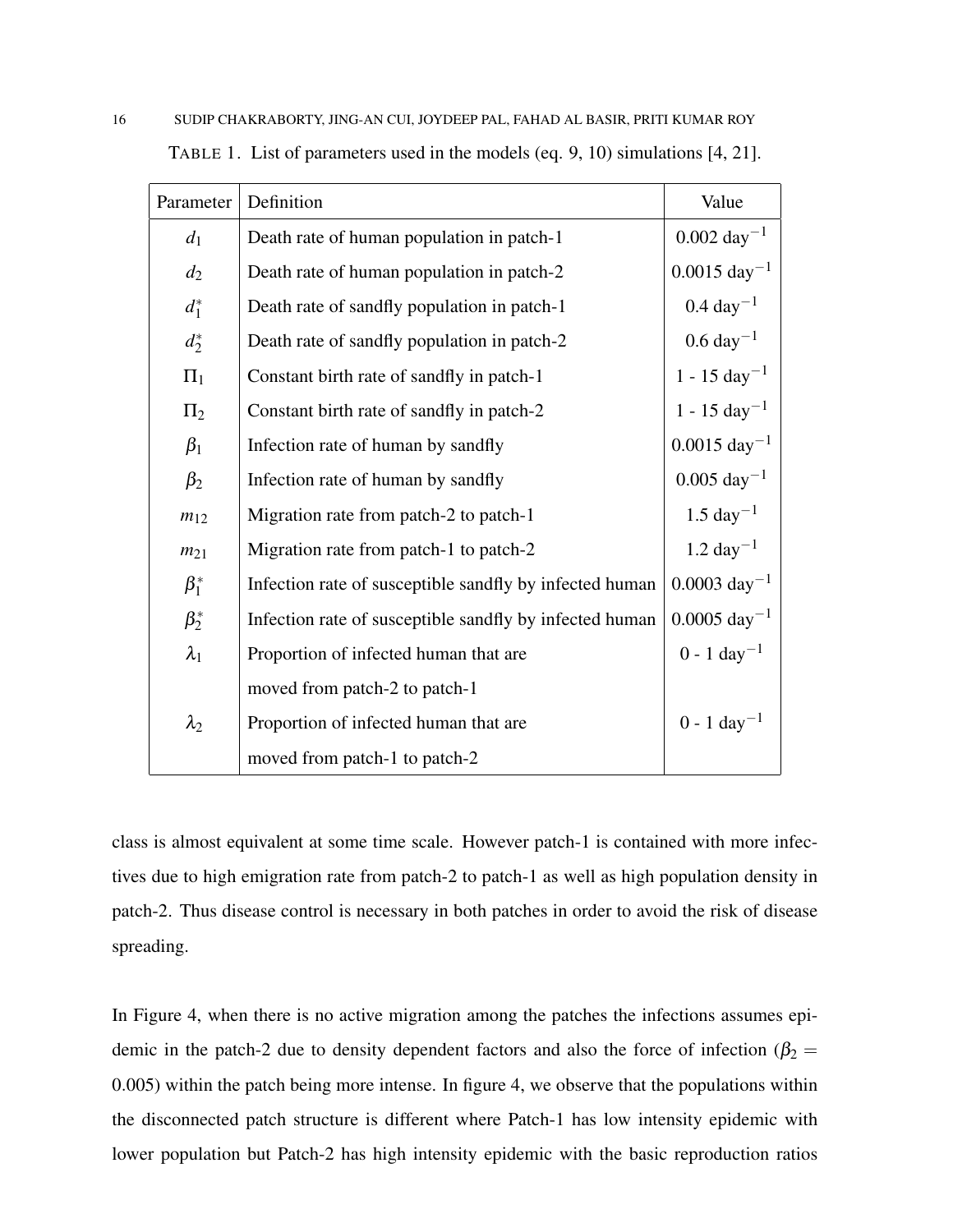

FIGURE 5. Time series solution of our 2-patch model is shown with  $m_{12} =$  $m_{21} = 1$  and other parameter as given in Table 1.



FIGURE 6. Time series solution of patch-1 is shown for different values of  $\lambda$ parameter as given in Table 1.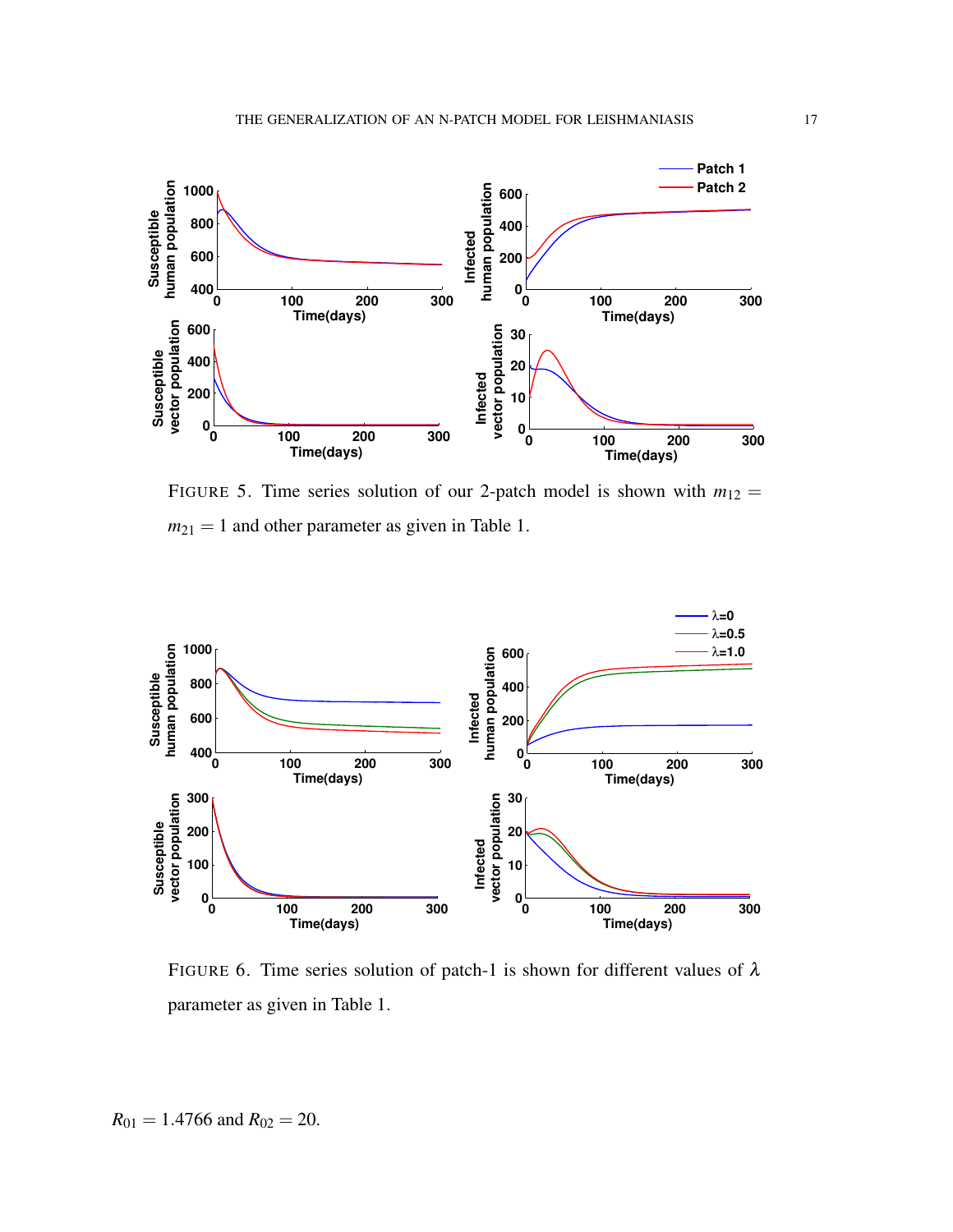

FIGURE 7. Time series solution of patch-2 (system (10)) is shown with parameter as given in Table 1.



FIGURE 8. Graphical representation of  $R_{01}$  is shown as function of  $\beta_1$  and  $\Pi_1$ with parameter as given in Table 1.

Figure 5 describes the similar system behavior as in figure 4 but here the migration rates being equal, it validates that after the initial 90−100 days approximately, the two patch assumes homogeneity in terms of epidemic spread and the infected host are equivalent in nature.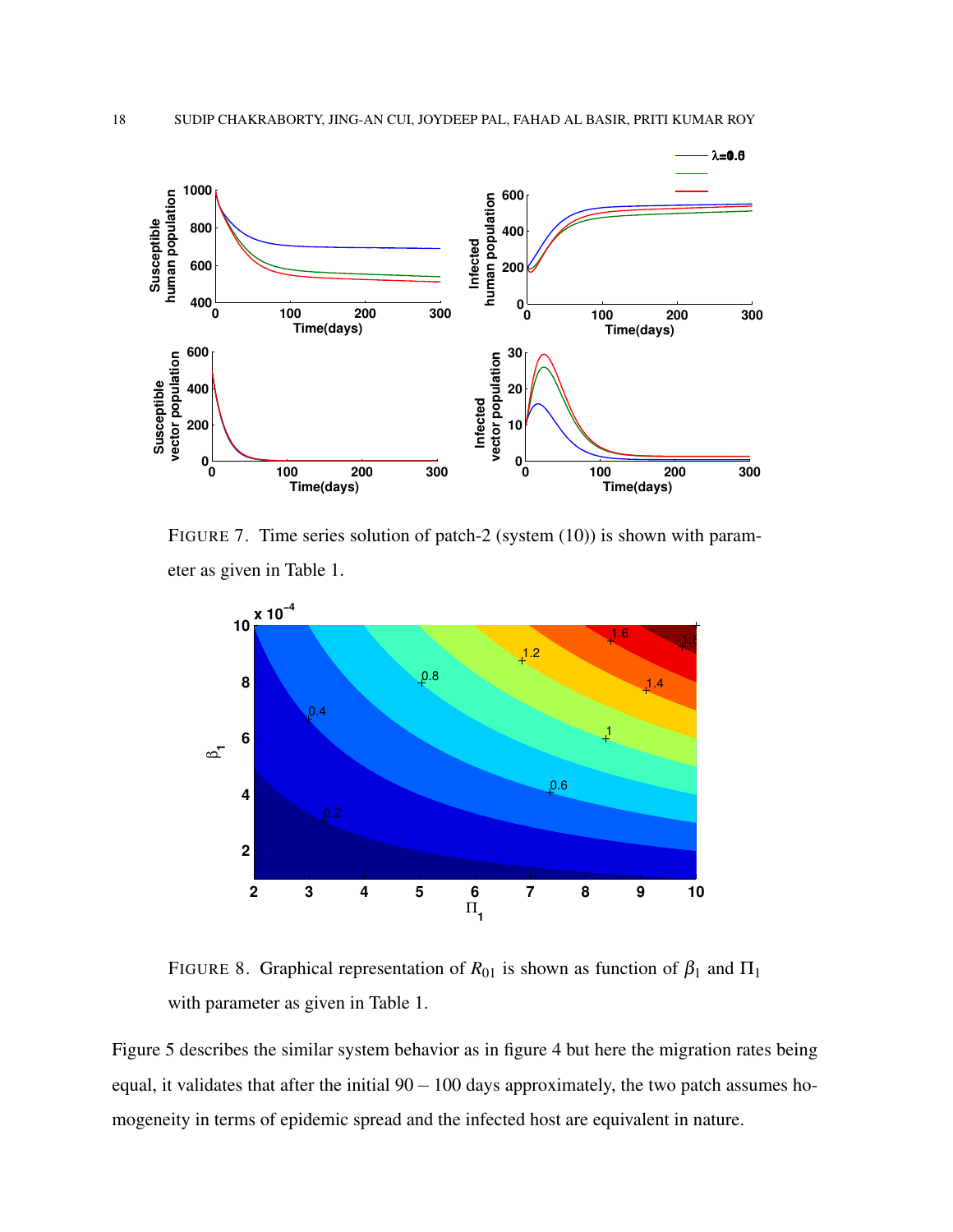

FIGURE 9. Graphical representation of  $R_{02}$  is shown as function of  $\beta_2$  and  $\Pi_2$ with parameter as given in Table 1.



FIGURE 10. Graphical representation of  $R_0$  is shown with parameter as given in Table 1. Here, we have taken  $\Pi_1 = \Pi_2 = \Pi$  and  $\beta_1 = \beta_2 = \beta$ .

In Figure 6, the populations are compared with the range of  $\lambda$  from 0 – 1. As  $\lambda$  assumes maximum value i.e  $\lambda = 1$ , it is observed that the infected population is maximize with high mixing among the susceptible and infected populations, but when  $\lambda = 0$ , the migration between the infected people cannot occur. So the infective people in patch-1 remains at low level as the initial infected population is considered low in patch-1. This suggests the here migration has a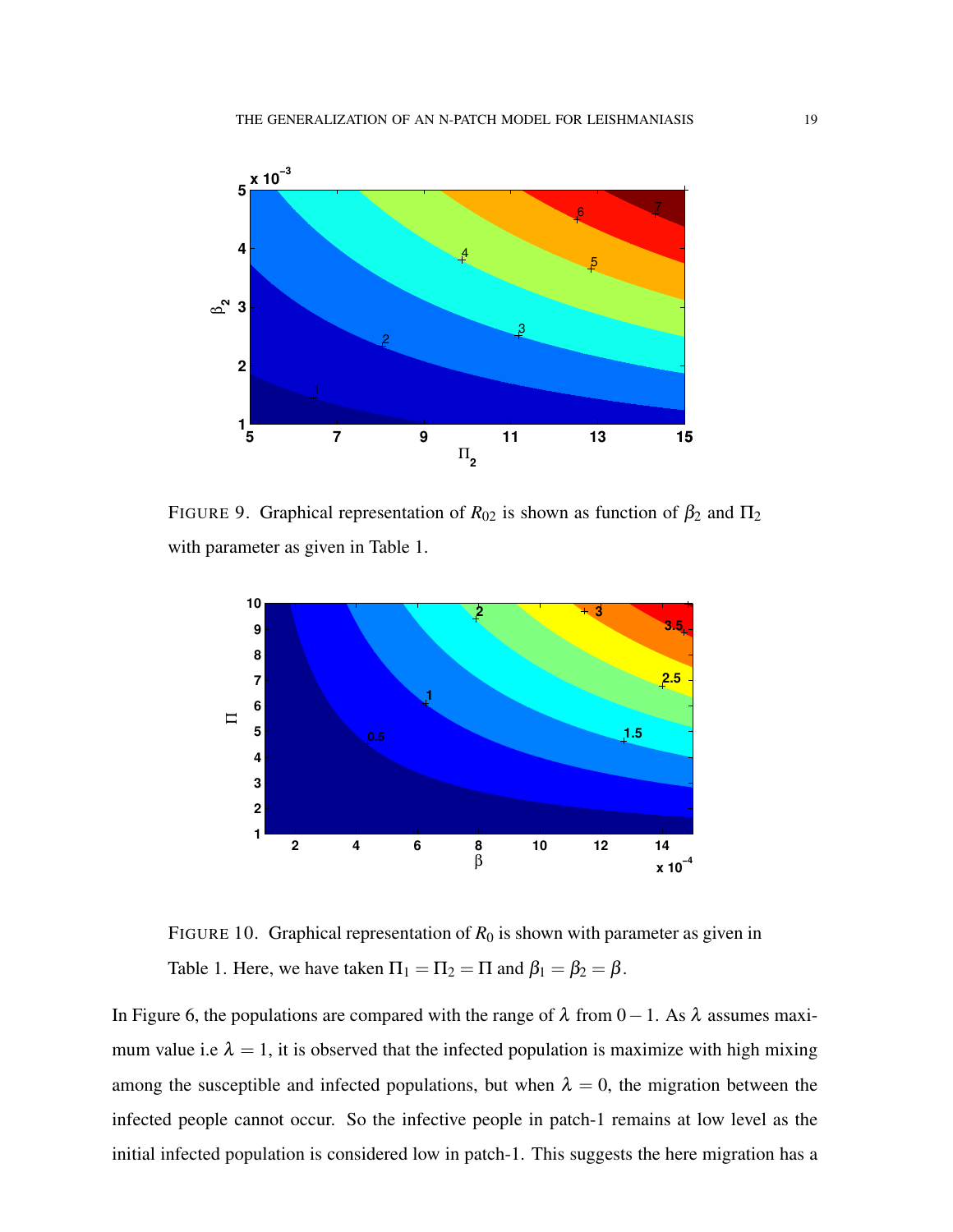crucial role if every other parameters were assumed to be constant. It is also to be noted that in low density population structure high migration from epidemic patch may bring an infection cascade which may turn the population to become intense epidemic from a state of endemic or low epidemic state.

In Figure 7, the similar analysis done numerically for patch-2 with densely populated structure than patch-1 and comparatively here we find that here in this local patch high immigration from the other patch has no role on the magnitude of intensity of the infection whether the migration assumes a high, moderate or low value.

Figure 8 is the contour plot of  $R_{01}$  as a function of  $\Pi_1$  and  $\beta_1$ , it shows that when the value of  $\Pi_1$ lies between 1−15 the system becomes stable (*R*<sup>01</sup> < 1) with increasing value of the infection rate. However, if we increase the value of  $\pi_1$  beyond this value the system loses its stability. Also, In Figure 9 and 10, The contour plot exhibits the  $R_{02}$  and  $R_0$  as a function of  $\Pi_2$ ,  $\beta_2$  and Π, β respectively. It also show that for different ranges of Π, β2, Π and β the systems become stable with increasing value of the infection rate.

### 6. Discussion and Conclusion

In this research article, our analytical and numerical analysis reveals that the migration of the host in a vector borne disease has a significant contribution in the spread of the disease when the host population migrates among the two distinct patches with different demographic structures. It is observed through our numerical analysis that the connected patches attains homogeneity when the migration rates are equal. The opposite behavior is observed within the disconnected patch system. Local dynamic reflects differences in disconnected patches compared to connected patches bridged by the migratory behavior of the human host. As our main emphasis is on the migratory role of the humans among the patch system which shares endemic infections, the host-vector interaction and infection process is not thoroughly emphasized and generalized as density dependent process. However, it may be pragmatic to consider the infection among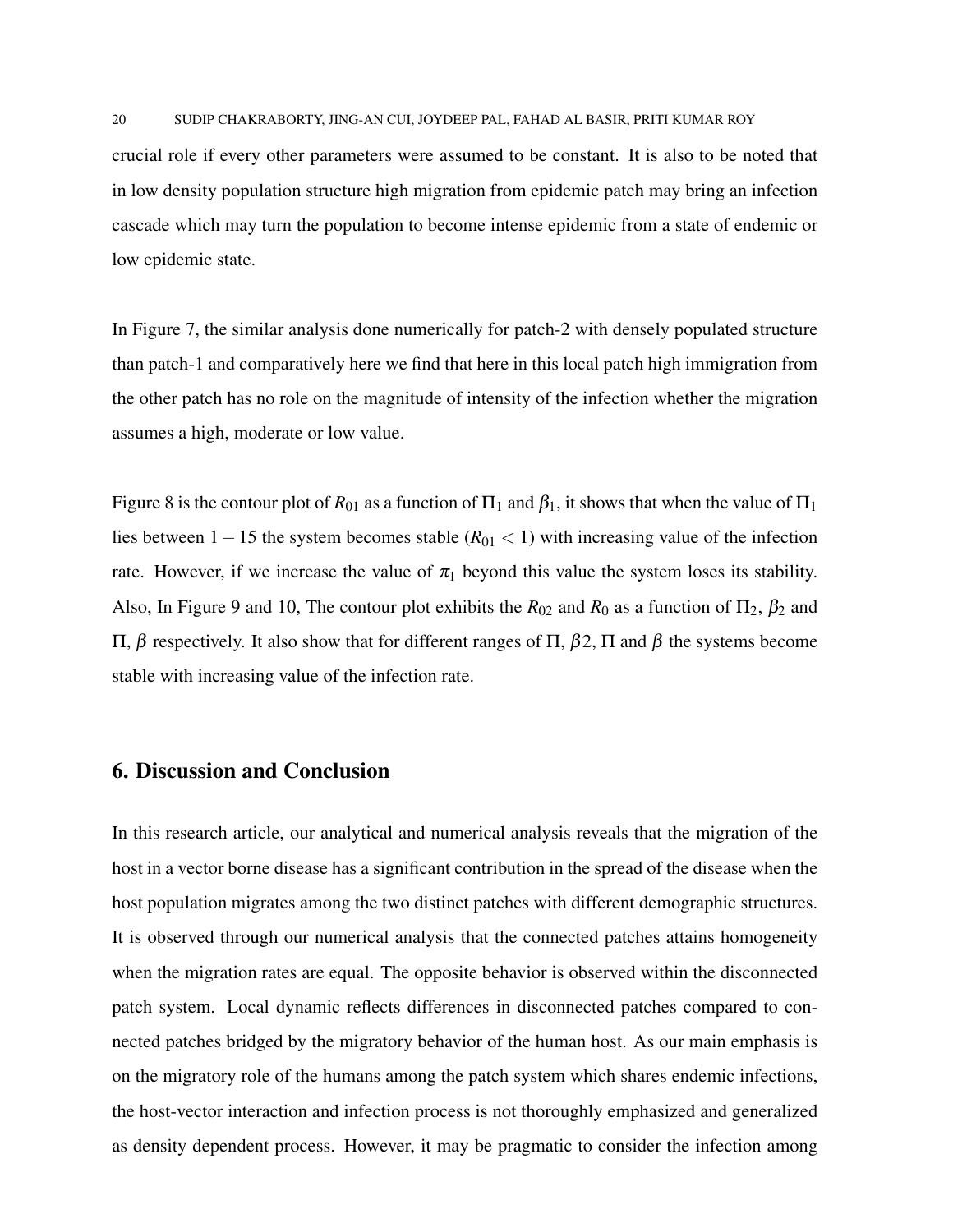the vector is a critical factor that may initially affects the demographics of the vector population. Further, if one incorporates habitat fragmentation and the frequency dependent transmission of disease within vector than density dependent transmission it may add a new dimension to the studied system. Also, the vector prevalence and force of infection is environmentally dependent which we have not considered here for simplicity. Another unchallenged issue is, considering breeding sites within the patches. They can also restructure the  $R_0$  with enhanced vector recruitment. There are several factors which may change the demographic risk of disease invasion among connected patches. We simply assumed that irrespective of all operating factors, if we want of observe the changes in demographics of a population with unrestricted and free migration, then the local dynamics of the discrete patch becomes inseparable as the population is homogeneously mixed with progressing time scale. Our study shows that if such case arise where the populations have local epidemic then a connected system with high migration among the host population is a key factor in dispersal of the disease both among the host and vector population under certain constant density dependence factors. In absence of migration the local patch dynamics can be either epidemic, endemic or may be disease free depending on the demographic structure.

#### Conflict of Interests

The authors declare that there is no conflict of interests.

#### **REFERENCES**

- [1] WHO: Leishmaniasis Magnitude of the problem, World Health Organization, Geneva, (2016).
- [2] WHO: Leishmaniasis background information a brief history of the disease, (2016).
- [3] M. T. M. Roberts, Current understandings on the immunology of leishmaniasis and recent developments in prevention and treatment, Br. Med. Bull. 75-76 (2006), 115-130.
- [4] N. Bacaer, S. Guernaoui, The epidemic threshold of vector-borne diseases with seasonality The case of cutaneous leishmaniasis in Chichaoua, Morocco, J. Math. Biol. 53 (2006), 421-436.
- [5] H. Kassiri, N. Sharifinia, M. Jalilian, K. Shemshad, Epidemiological aspects of cutaneous leishmaniasis in Ilam province, west of Iran (2000-2007), Asian Pac. J. Tropical Disease, 2 (2012), 382-386.